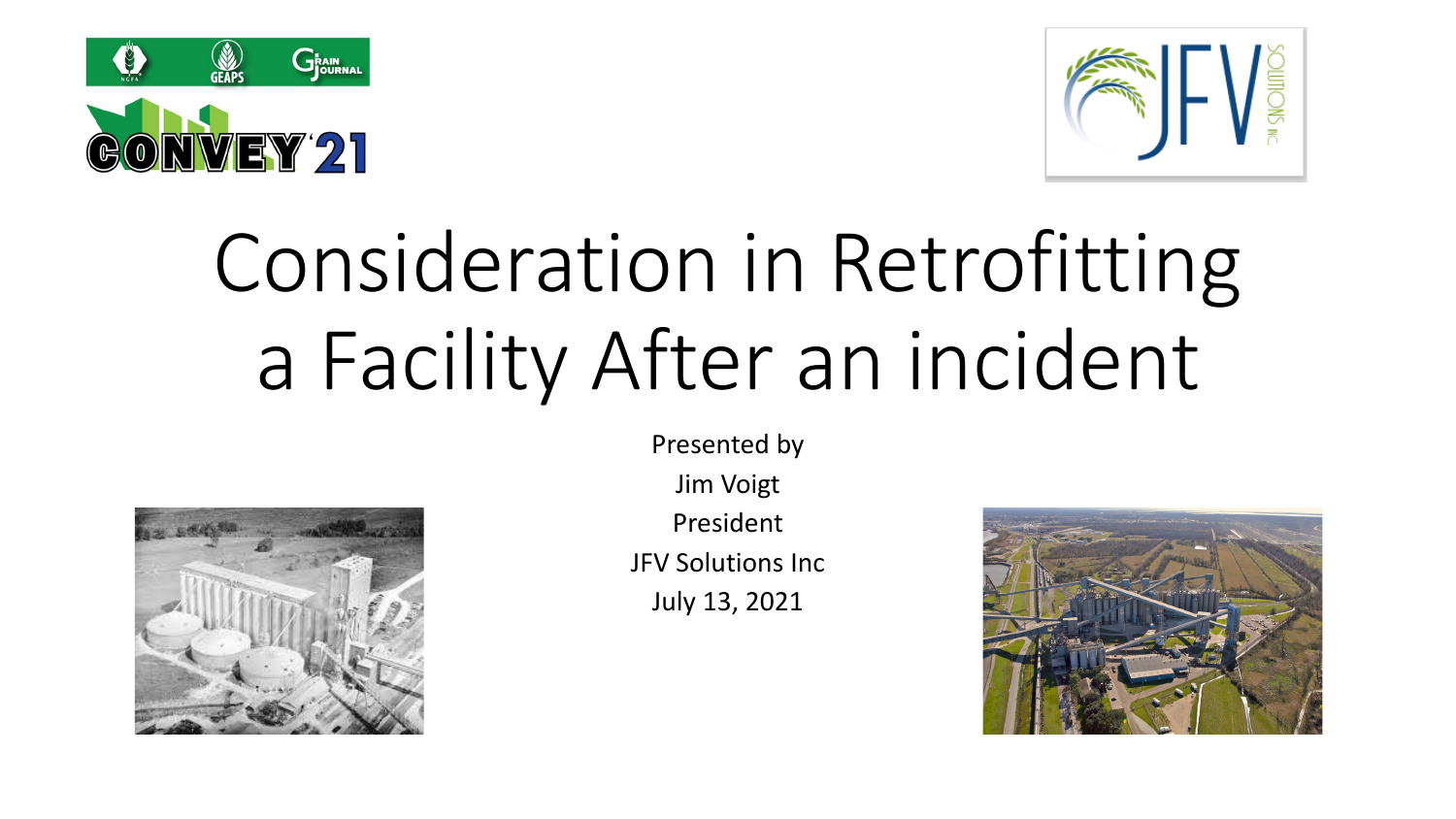Continental Grain Westwego , LA Dec 22, 1977 35 fatalities

Outcomes:

- Considered in creation of OSHA Grain Handling Standards - Dec 1987
- Resulted in major redesign of export facilities both in safety and efficiency
	- One primary change was the replacement of internal house legs with external inclined belts



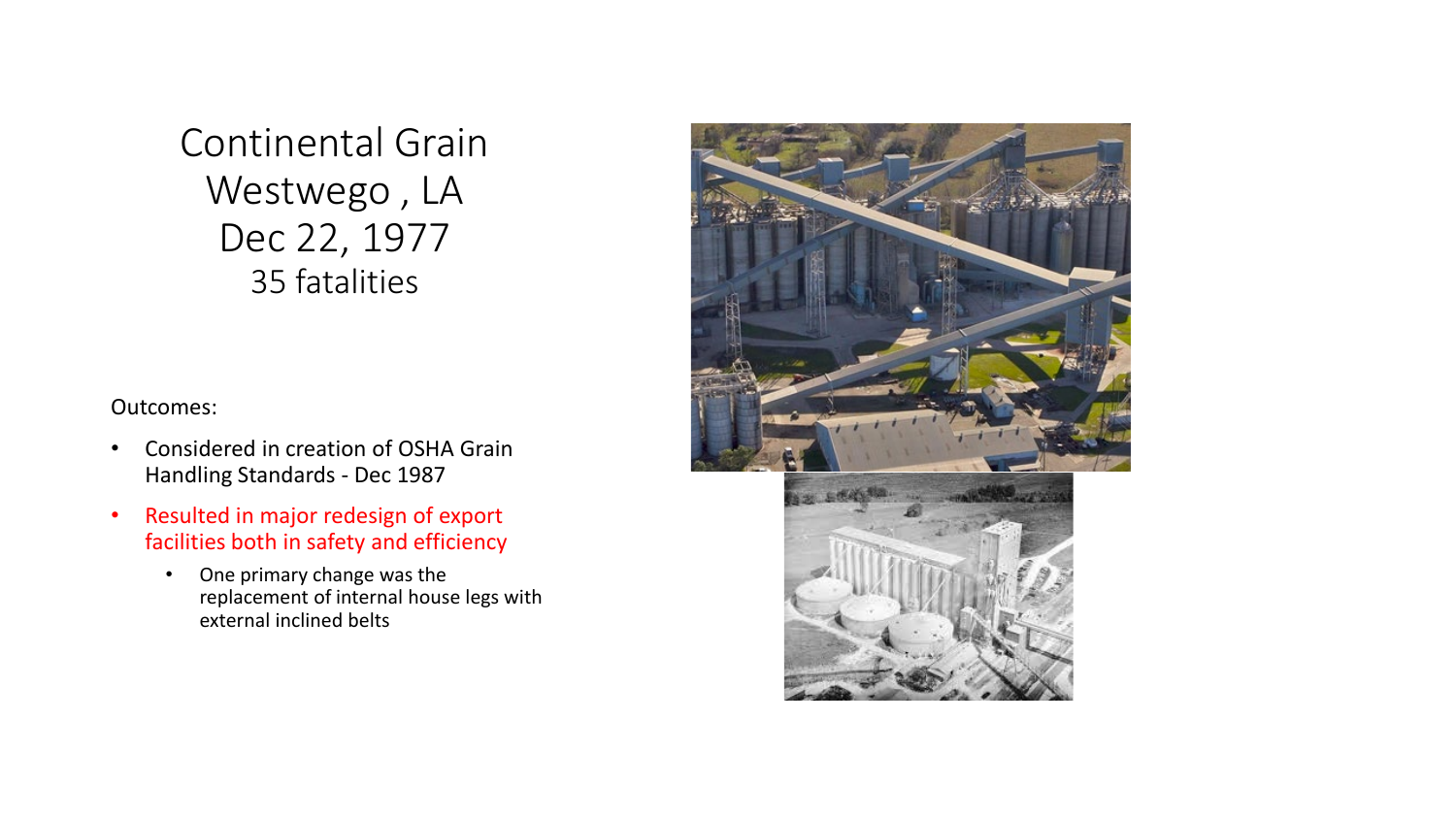Consideration in Retrofitting a Facility After an incident



• Incidents vs. hazard vs. risk

• Ramifications of an incident

• Incident investigation

• Incident response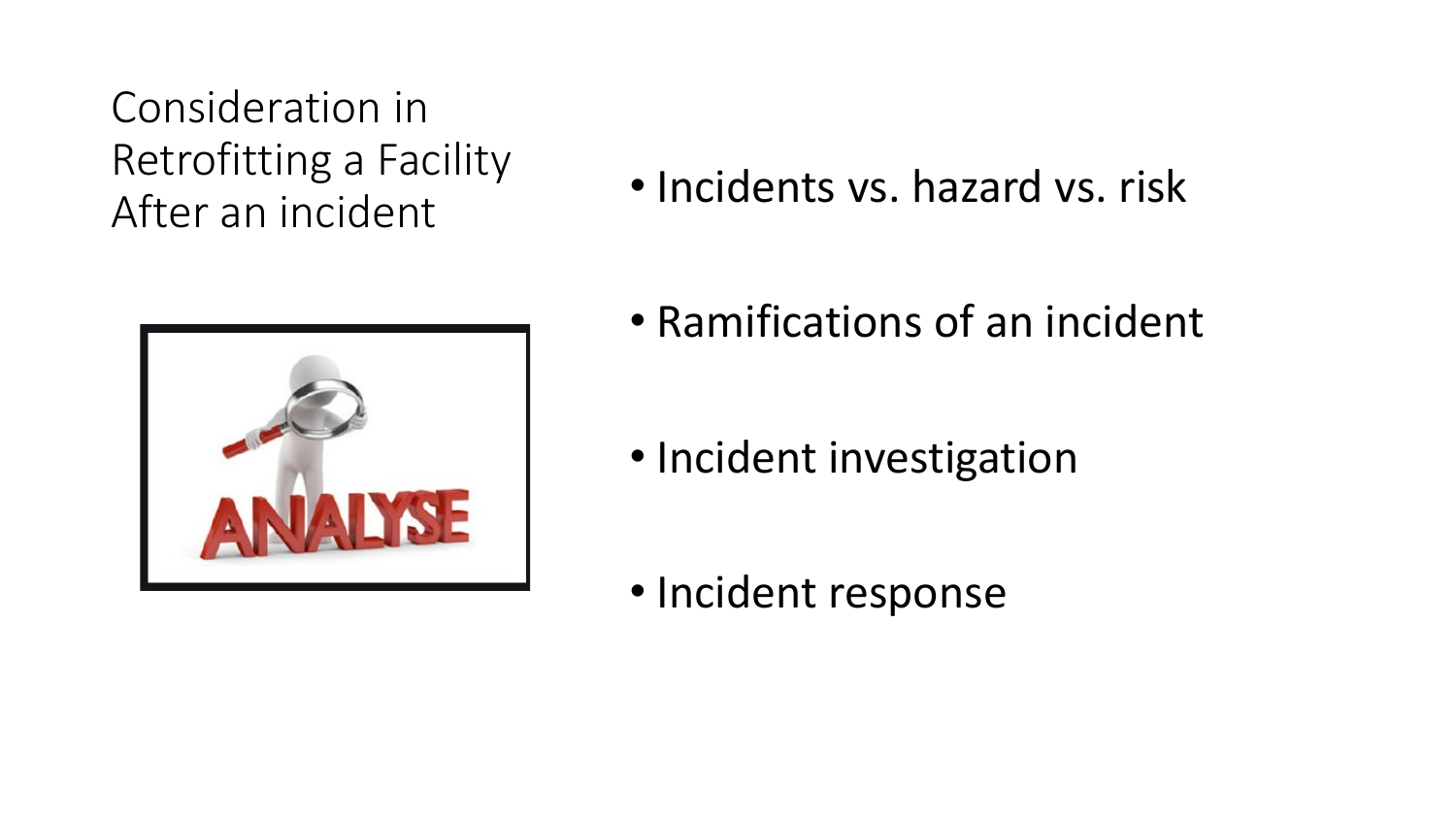## Hazard, risk, incident What's the difference?

- Hazard is something that can cause harm
- Risk is the chance, high or low, that any hazard will actually cause somebody harm
- Incident
	- **Incidents are the risks that have materialized**
	- An incident is an event that could lead to loss of, or disruption to, an organization's operations, services or functions
	- Types of incidents
		- **Major** Large-scale incidents may not come up too often, but when they do hit, organizations
		- **Repetitive** or Reoccurring
		- **Complex incidents**  these incidents generally pose extreme, immediate, and/or long-term risk to the environment and public health
		- **Minor** incidents
	- Causes of incidents
		- Human error
		- Design flaw
		- Equipment flaw or failure
		- Intentional/terrorism
		- Act of nature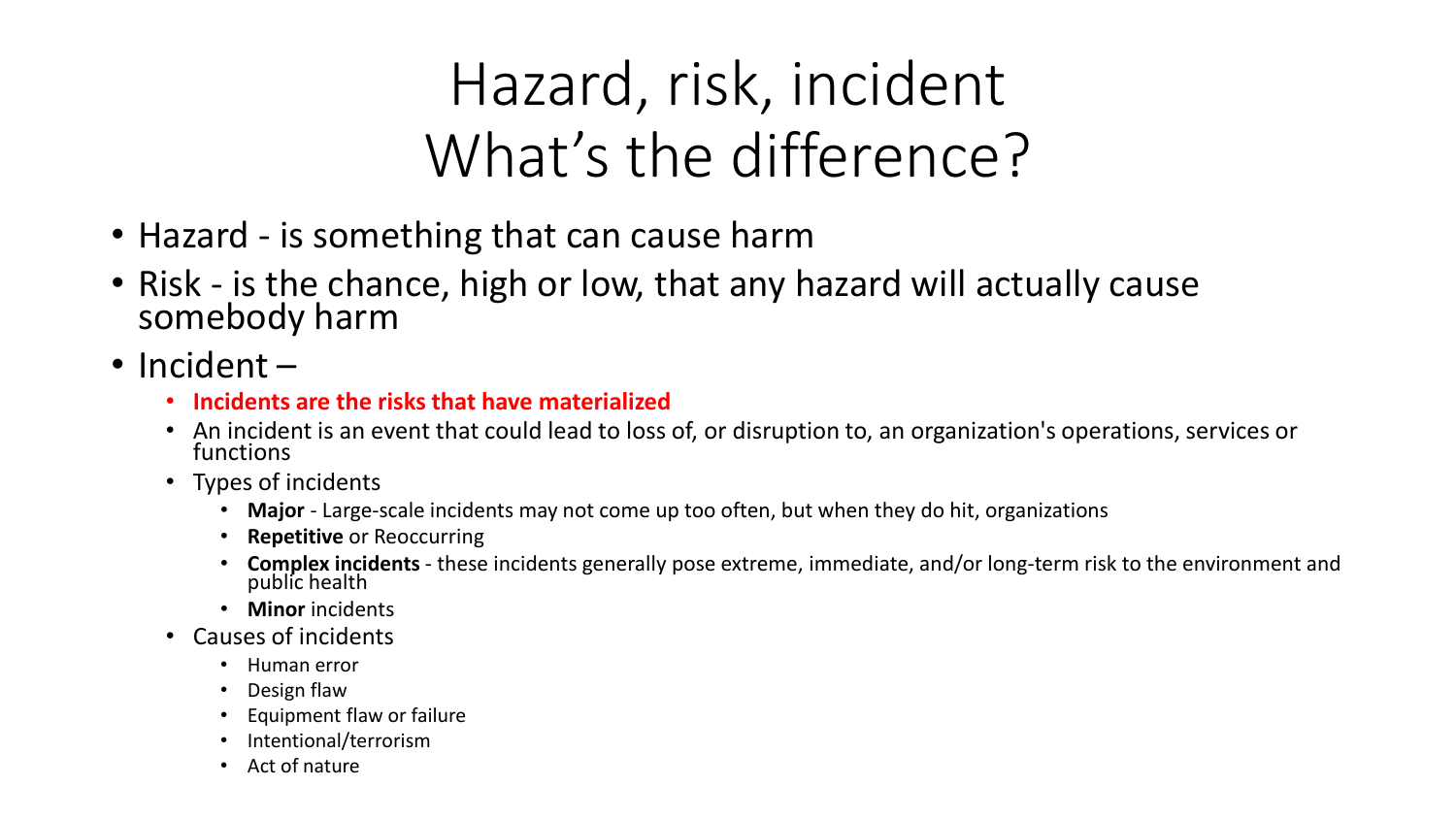#### Ramifications of an Incident

- Possible outcomes from an incident
	- Personal injury and/or loss of life
	- Minor or major structural damage
	- Minor or major equipment damage
	- Environmental impact
	- Business interruption
	- Revenue loss
	- Additional expenses
	- Loss of business
	- Litigation punitive damages
	- Damaged or loss of reputation
	- Morale issues
	- Sustainability

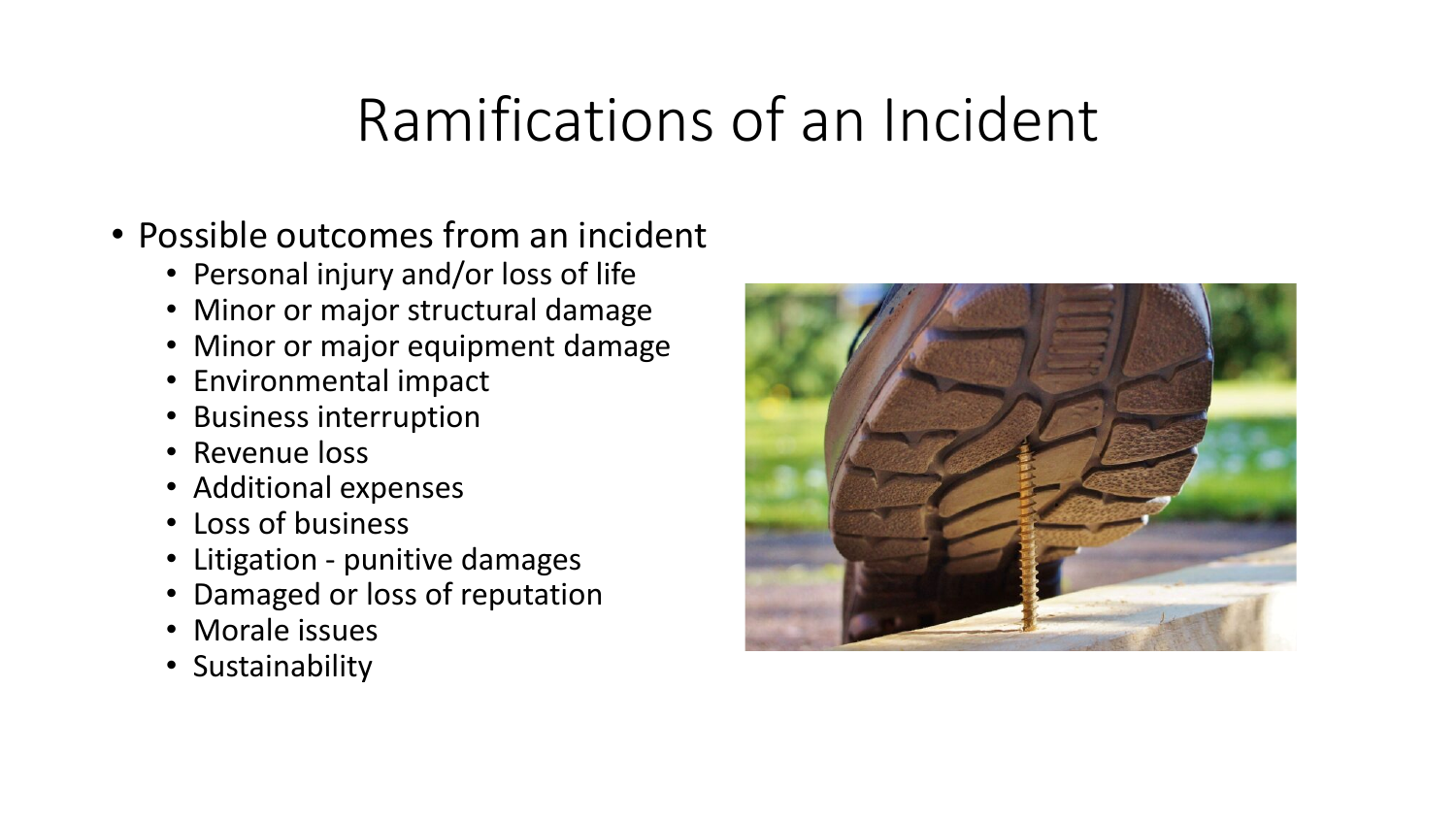#### Incident Investigation Methodology

- Incident management are activities to identify, analyze, and correct hazards to prevent future re-occurrence – finding the **root cause**
- Who should conduct the investigation qualified individual/team
- Incident investigation phases
	- Planning/preparation
	- Identification of the incident
	- Containment of the incident
	- Eradication of the incident
	- Recovery from the incident
	- Lessons learned from the incident



How to build an incident response team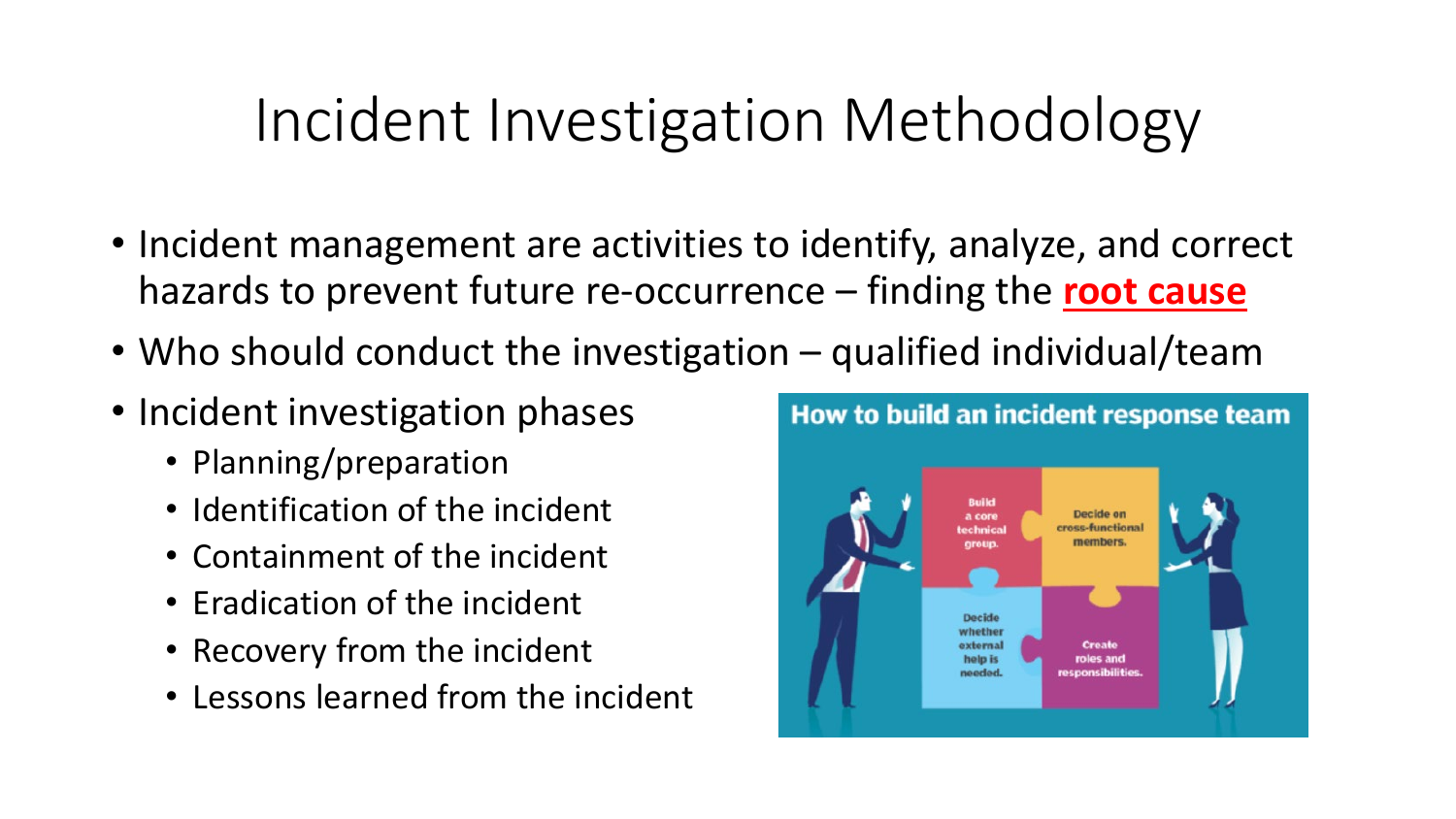### Elements of an incident response plan

- 1. Gather information on-
	- 1. Task that were or were not in play
	- 2. Material that was or was not in use
	- 3. Environment at time of incident
	- 4. Personnel involved to not involved
	- 5. Management level at time of incident
- 2. Search for and establish facts
- 3. Establish essential contributing factors
- 4. Find root cause(s)
- 5. Determine potential corrective actions
- 6. Select best alternative
- 7. Implement corrective actions

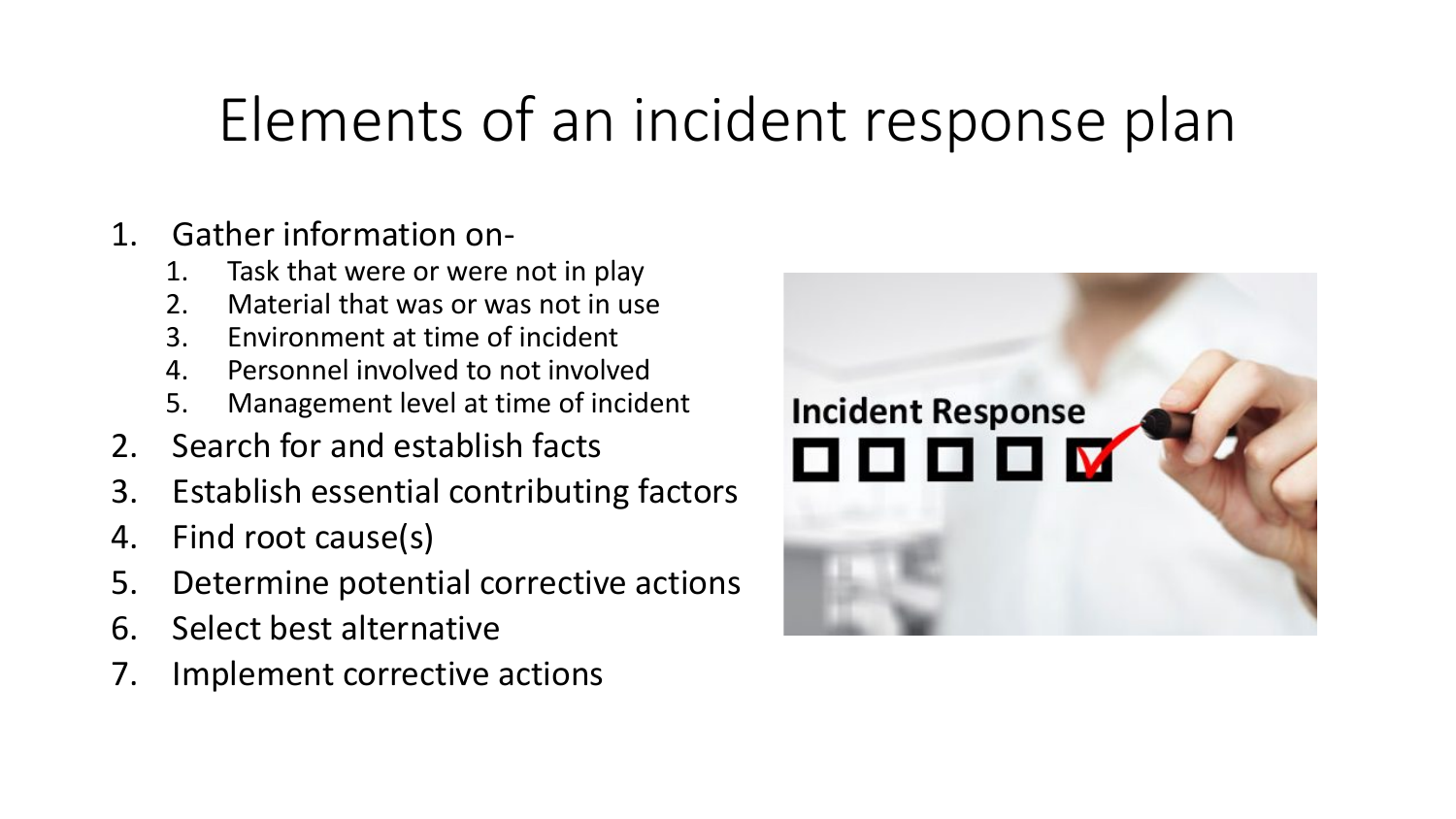Consideration in Retrofitting a Facility After an incident



- Root cause identified
- Determine potential corrective actions
- Select best alternative
- Have new vision
- Set new goals
- Evaluate for improvement, innovate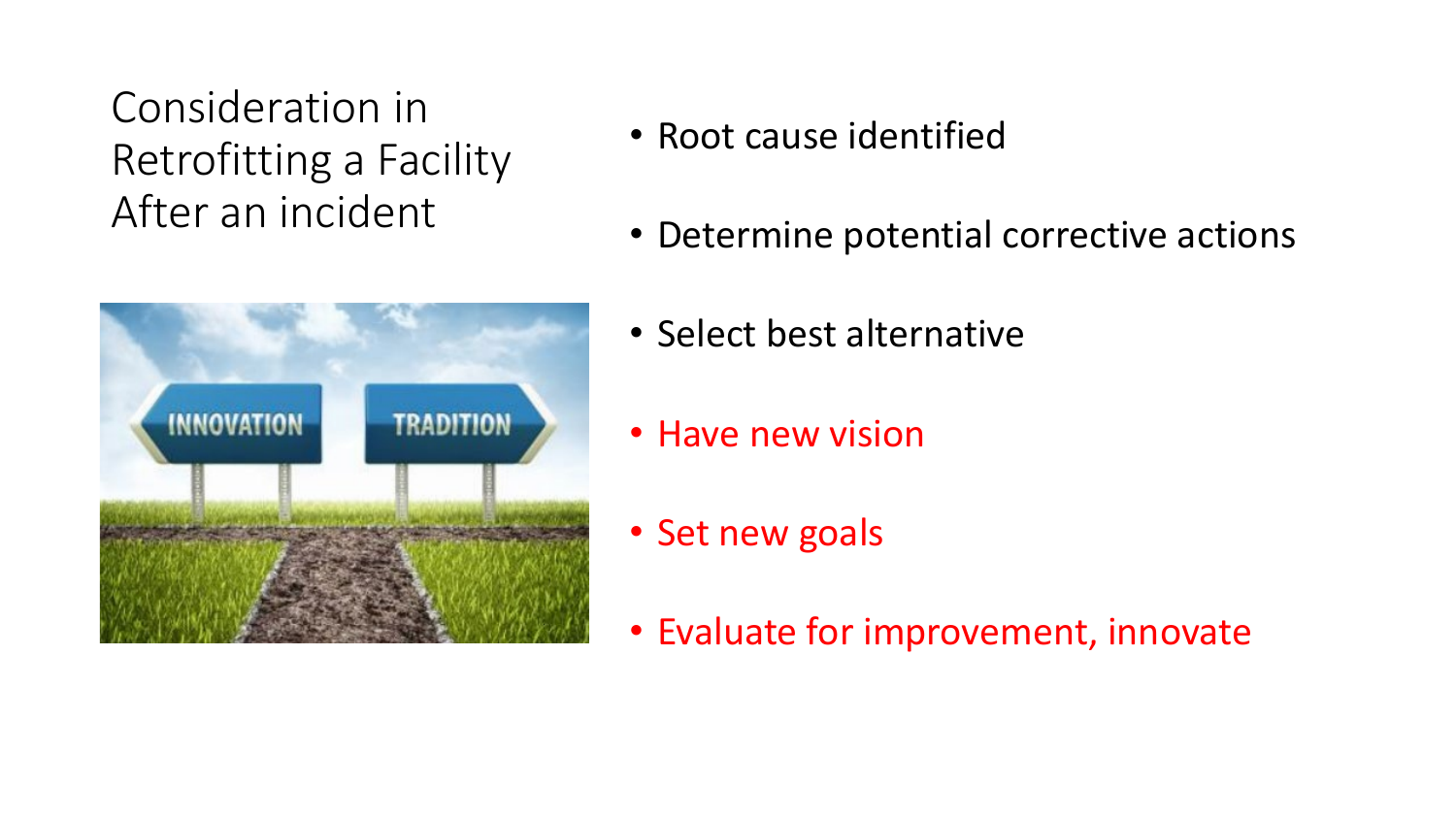#### Have New Vision

- First address immediate needs
	- Personnel
	- Regulatory
	- Operational
	- Financial
	- Public Relations
- Then consider Possible responses
	- Return to status quo
	- Cease all or partial operations
	- Partial upgrade
	- Total upgrade

#### **Planning During Disruption**

Sustaining long-term progress while addressing immediate needs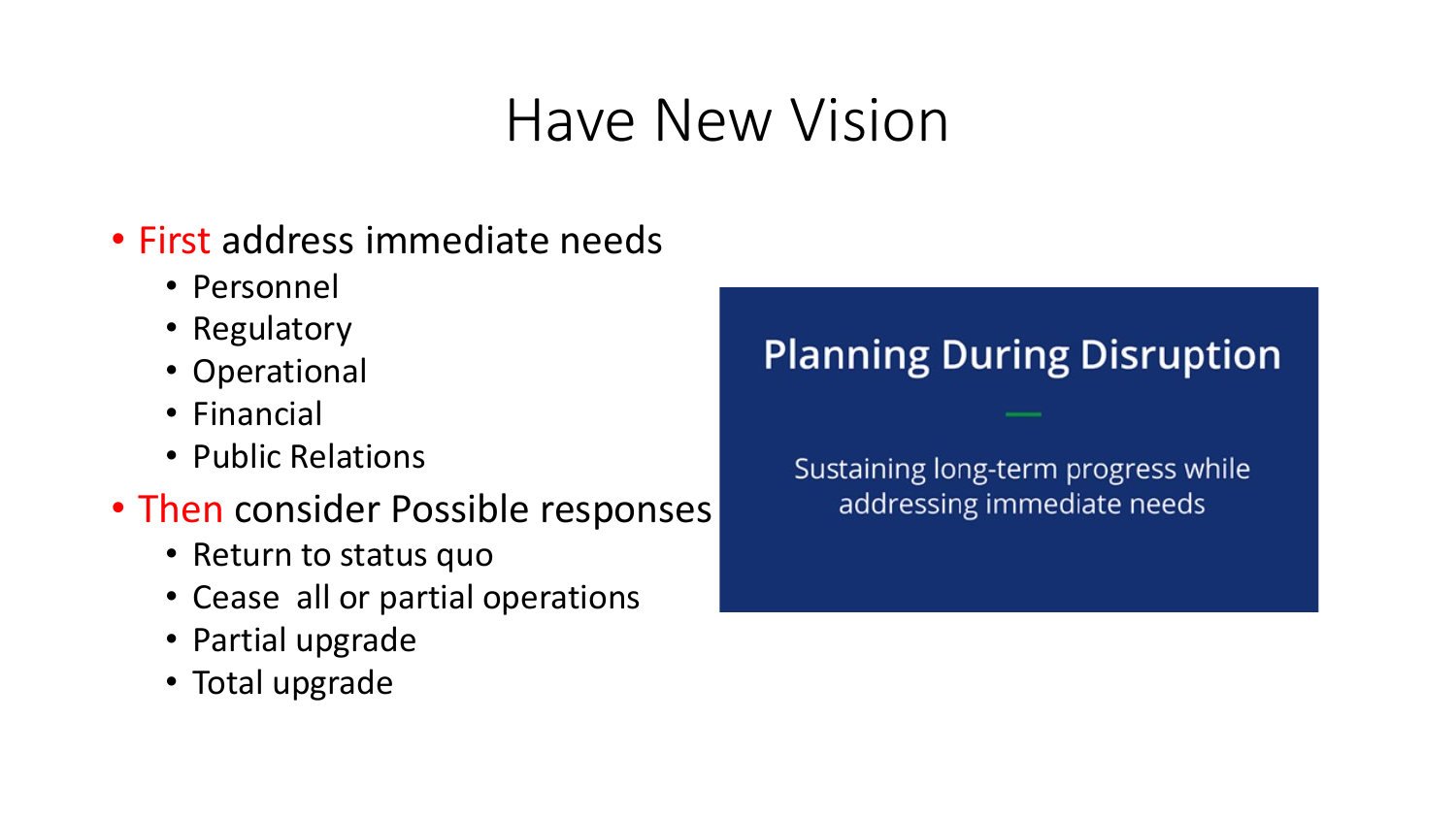#### Have New Vision

- Expand thinking , explore improvement possibilities
	- Change thinking from reactive to opportunistic
	- •Go from what was to what can it be

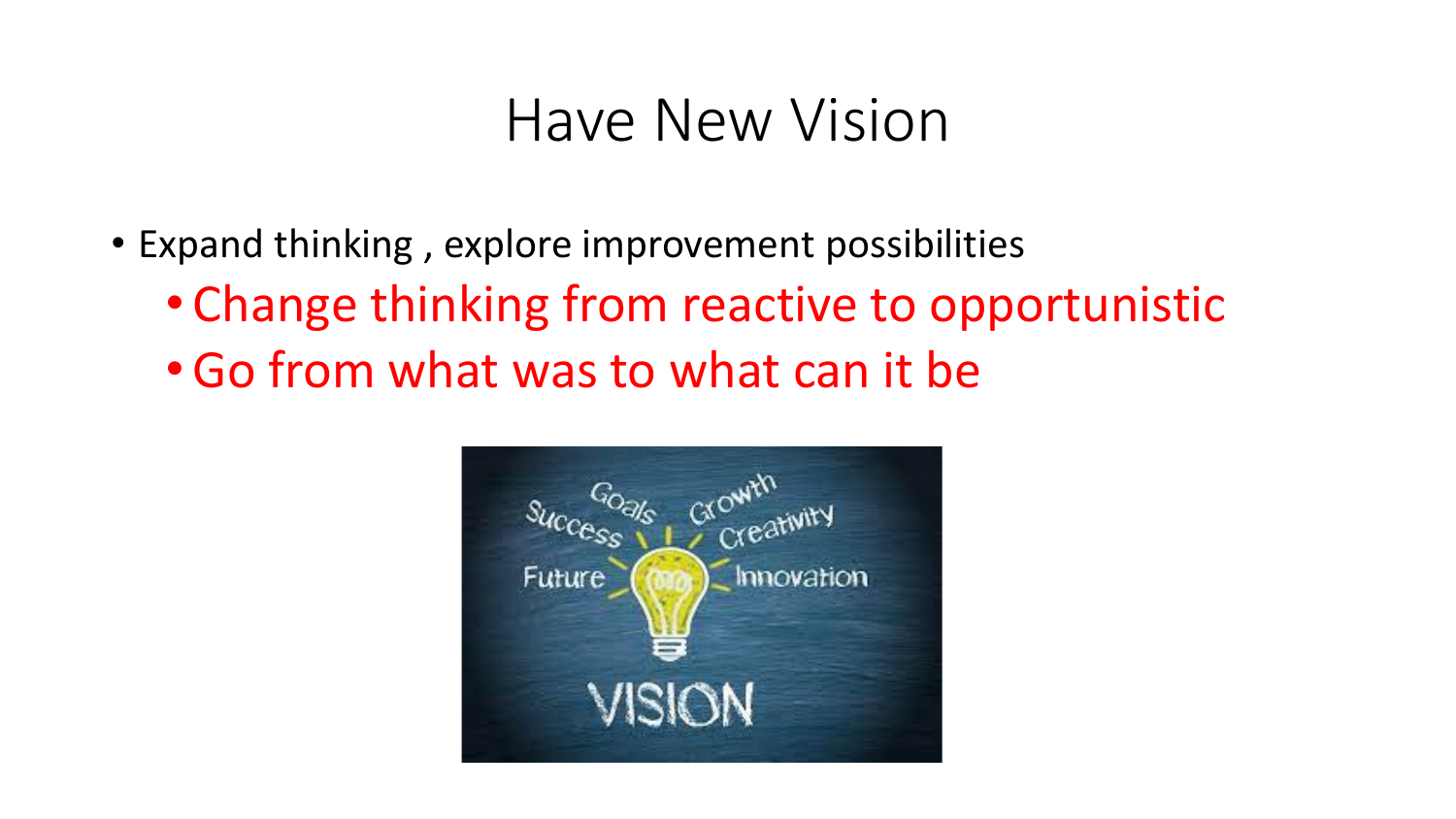#### Set New Goals

- New vision dictates new Goals
	- Short term
	- Long Term
- SMART Goals
	- Specific
	- Measurable
	- Achievable
	- Realistic
	- Timely

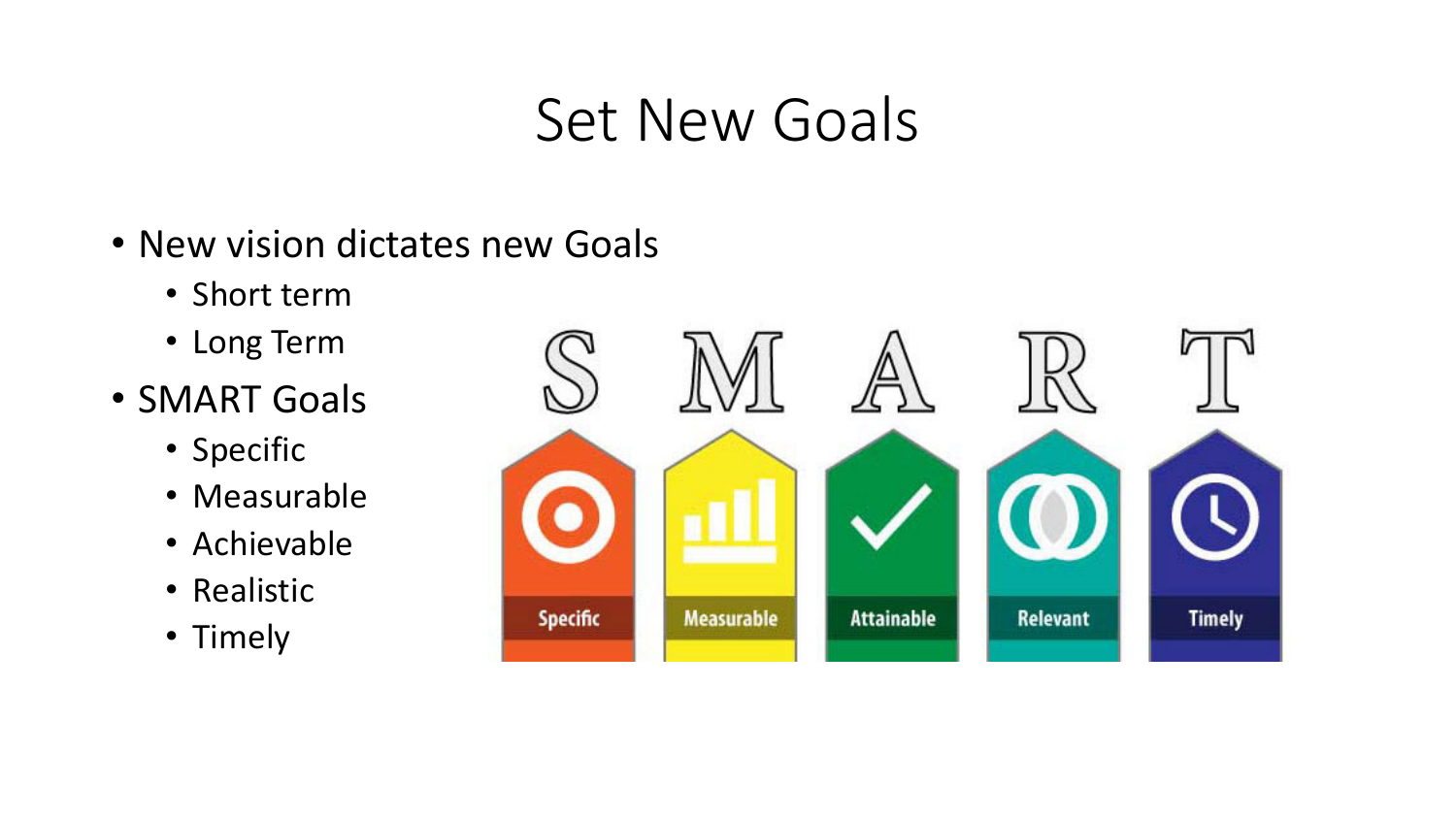### Evaluate for Improvement

- Voice of customer
	- What is needed vs what you had
	- Current vs future
- Facility Evaluation
	- Overall and by department/systems
	- Identify bottlenecks and or opportunities
- Procedural Evaluation
- Personnel Evaluation
	- Staffing and skills
	- Training
- Target areas of greatest opportunity
	- Address greatest need , must consider ROI

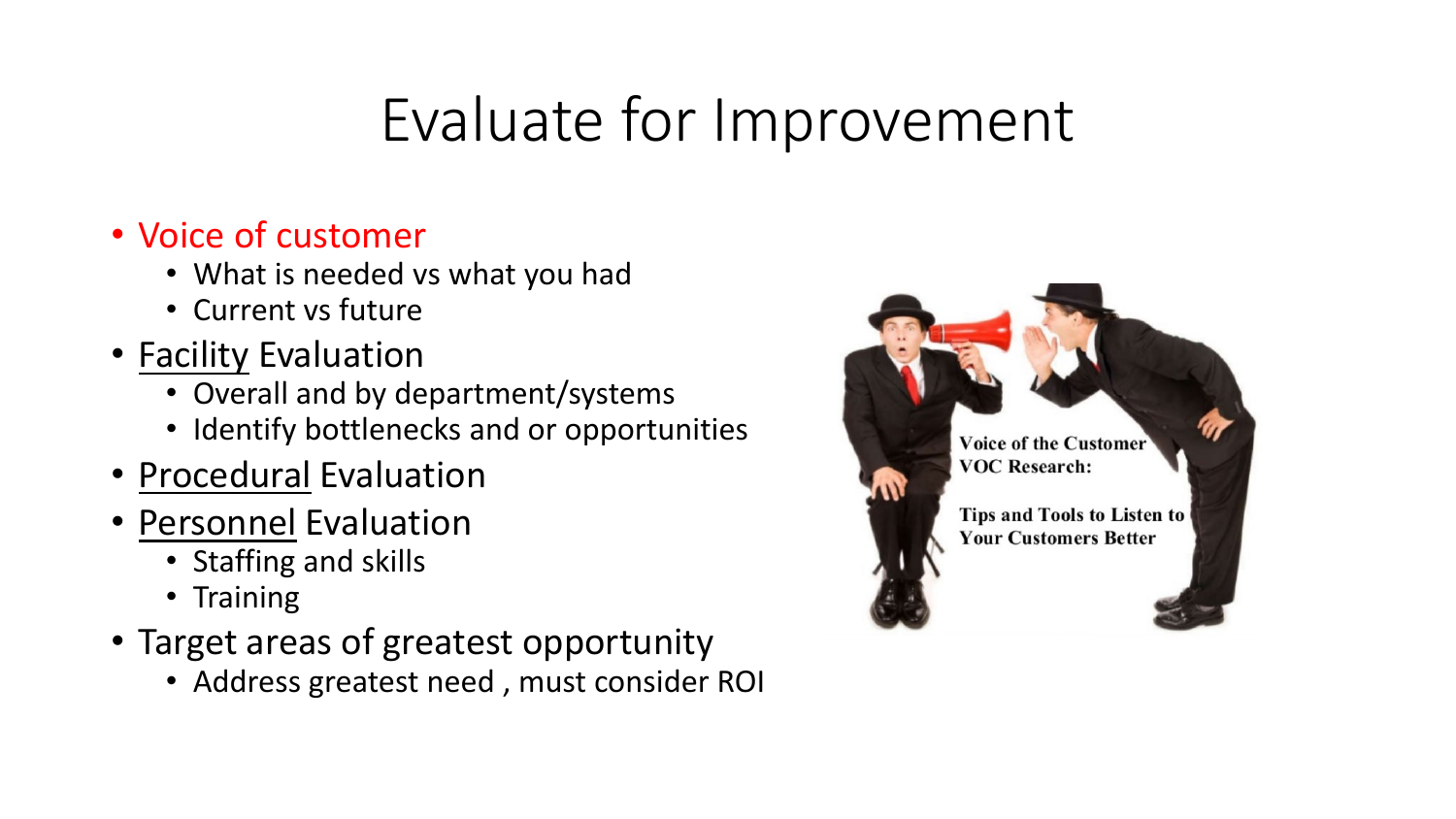#### Case Studies

- #1 Dust explosion incident resulting in total loss of concrete silo and auxiliary equipment
- #2 Structural bin failure incident resulting in loss of bin and nearby dryer
- #3 Entrapment incident resulting in employee injury and OSHA citation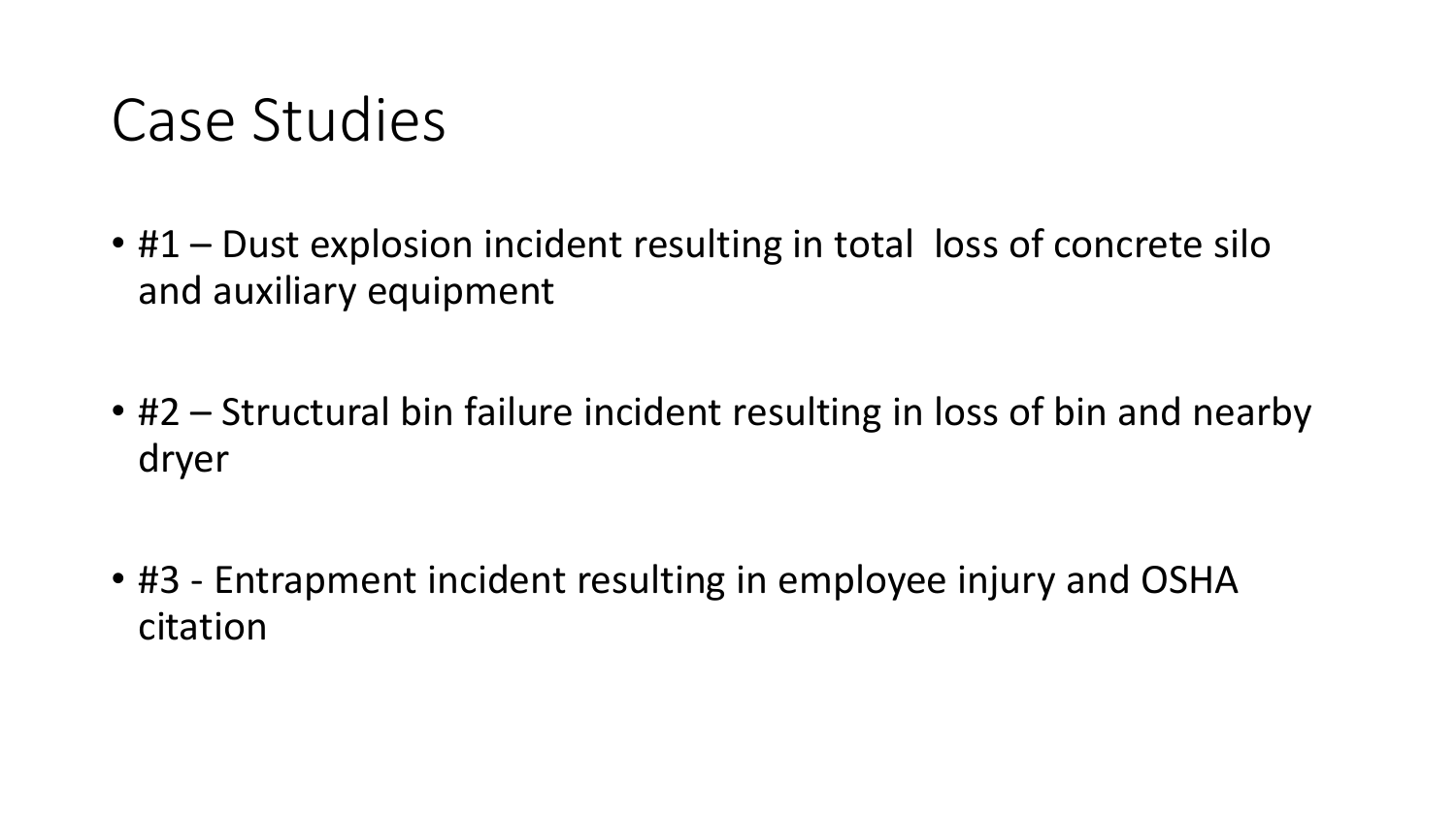## Don't forget permits

- Investigate for any type of permits that will be required for remediation work ISAFF
	- Particularly Environmental
		- Surface run off
		- Hazardous material disposal
- Investigate for possible required permits for modifications or upgrades
	- Construction
	- Operating
	- Regulatory air, water, highway access, etc.



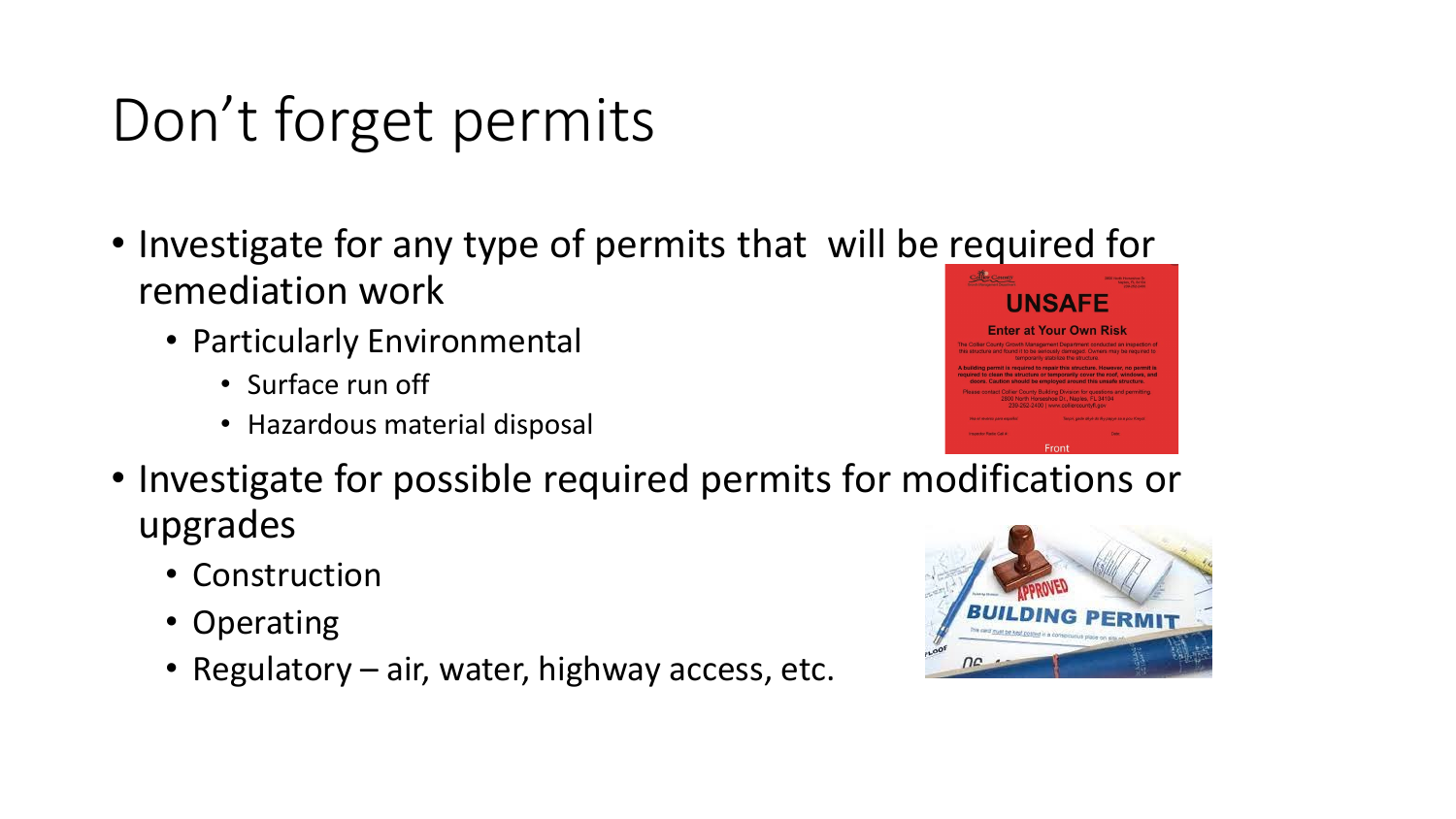#### Case Study #1 – Dust Explosion

- Major explosion destroying 4 concrete bins, head house, receiving and shipping equipment, scales, conveyance, dryer, utilities , and office building.
	- Five fatalities , two injured
	- Complete destruction of facility
	- OSHA investigation no citation
	- Environmental issue surface run off of contaminated water into nearby river
	- Business interruption
	- Civil suit out of court awards
	- Hazardous debris removal issues
- Root cause determined outside ignition source entering thru receiving pit and igniting in bucket elevator leg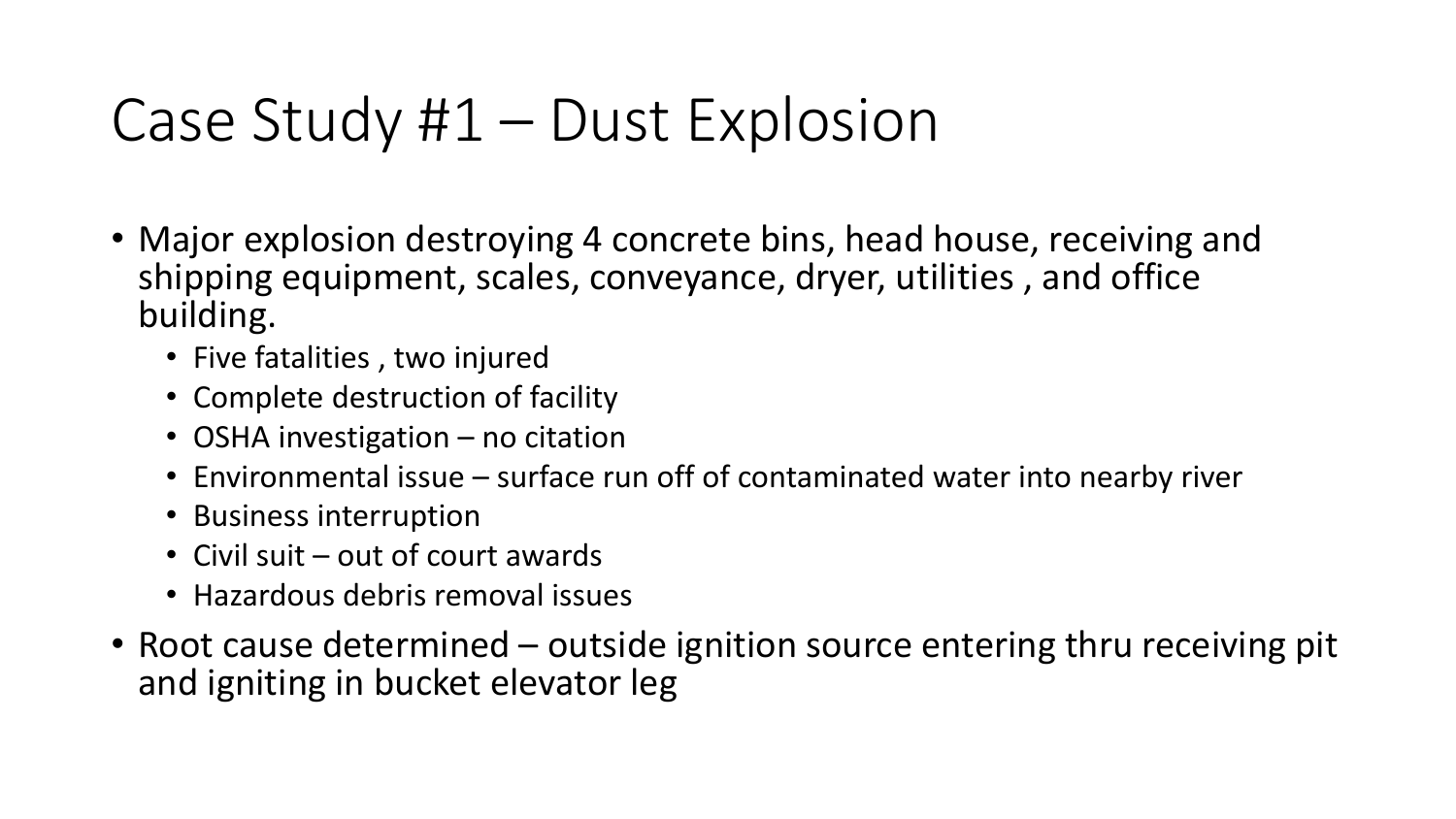## Case Study #1 – Dust Explosion

- Analysis
	- Marginal historic volume, limited potential for expanded volume
	- ROI historically not meeting expectations
	- Nearby owned facility to divert business to
	- Location in urban area, logistics and adjacent property issues
	- High operating cost per unit utilities and property taxes
	- Location presented high replacement cost
		- Construction market competitiveness
		- Trade Union barriers
- Outcome
	- Decision made not to rebuild
	- Decision to retrofit other operating facilities with explosion suppression devices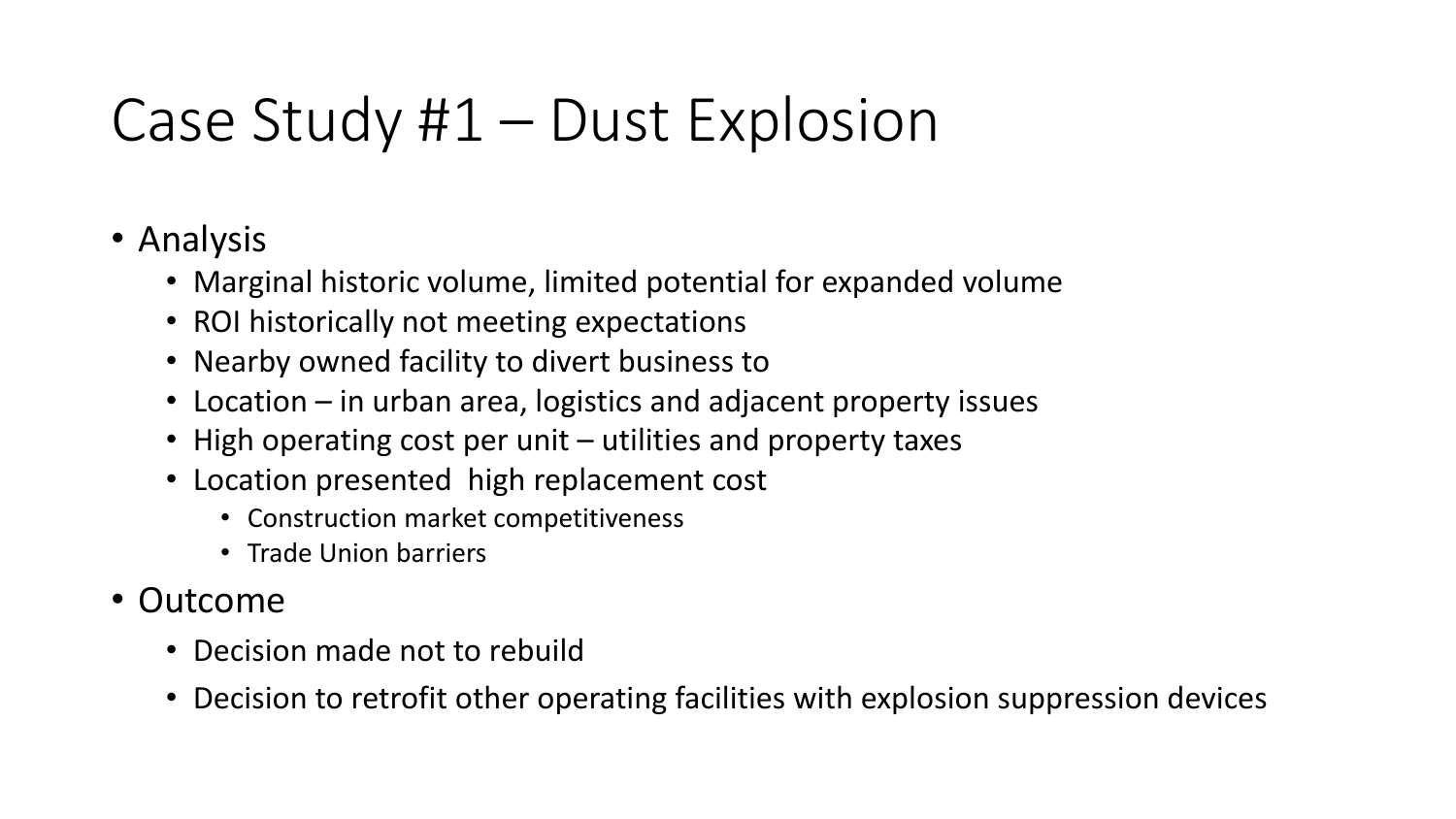### Case Study #2 – Bin Failure

- 105' diameter tank has structural failure in wall spilling grain onto adjacent dryer and knocking dryer from foundation
	- Bin Wall and roof major damage
	- Small cracks in bin floor
	- Anchor bolts pulled loose from foundation, foundation damage
	- Fill conveyance and truss major damage
	- Electrical damage
	- Reclaim system undamaged
	- Cracks in reclaim tunnel wall
	- Foundation damage
	- Damage to aeriation system and fans
	- Adjacent dryer destroyed
	- Loss of usable storage space
	- Loss of drying capacity
- Root cause determined
	- Improper unloading of bins
	- Lack of sufficient wind rings based on use
	- Uneven foundation settling,, undiscovered soil issues due to water table, foundation design issues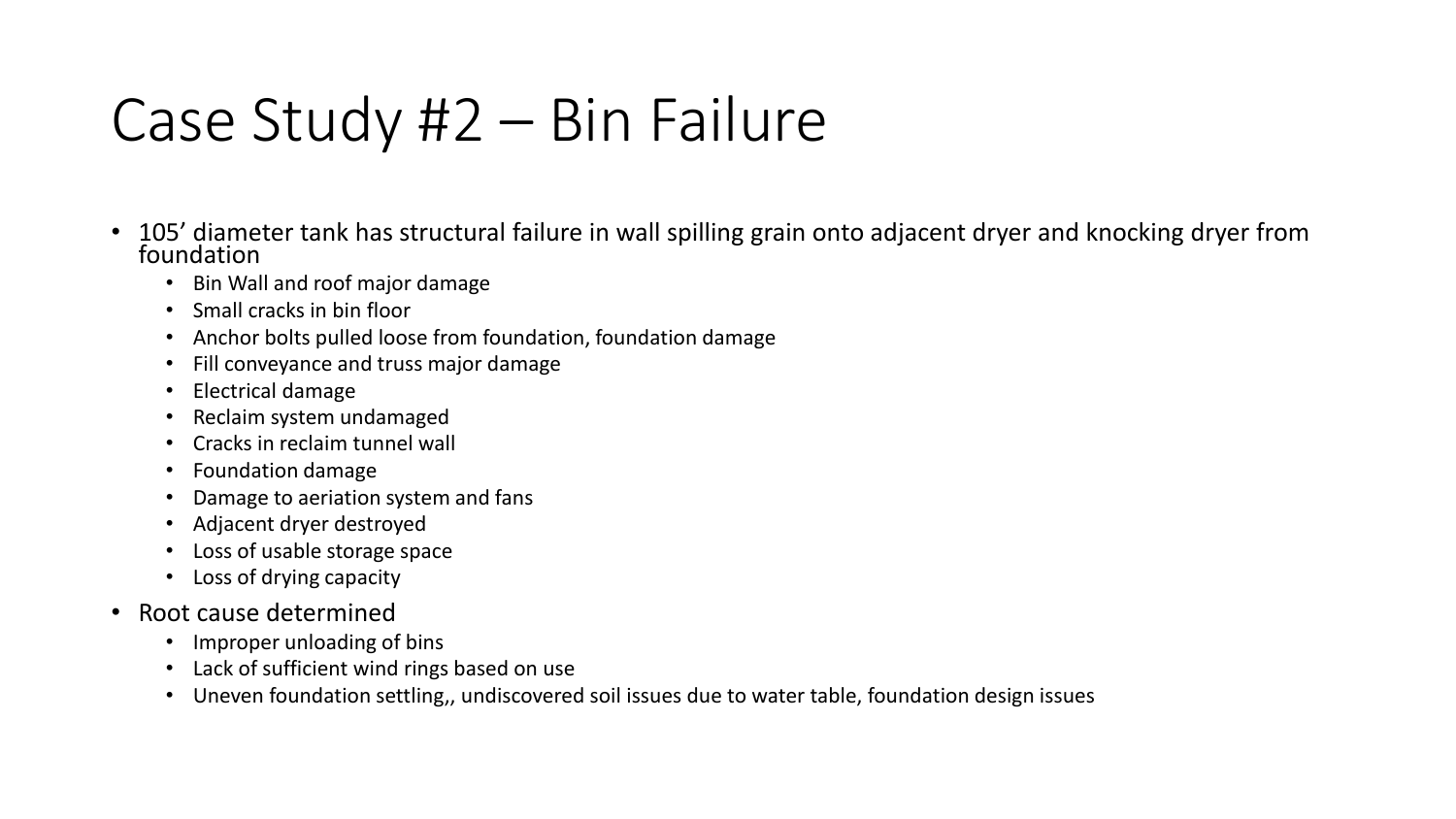## Case Study #2 – Bin Failure

- Analysis
	- Location good volume and historically acceptable ROI
	- Potential for expanded volume
		- Market share and yields
	- Current storage pressed at harvest, ground piles in use
	- CFM on aeriation at 1/10 , some storage issues on corn
	- Drying capacity maxed out in most years, lost opportunity
	- Fill conveyor bottleneck, not matched to receiving leg
	- Natural gas supply line maxed out
	- Bin roof and sheets not viable for repair
	- Dryer totaled
	- Need additional soil analysis
	- Optional- address receiving capacity challenged during harvest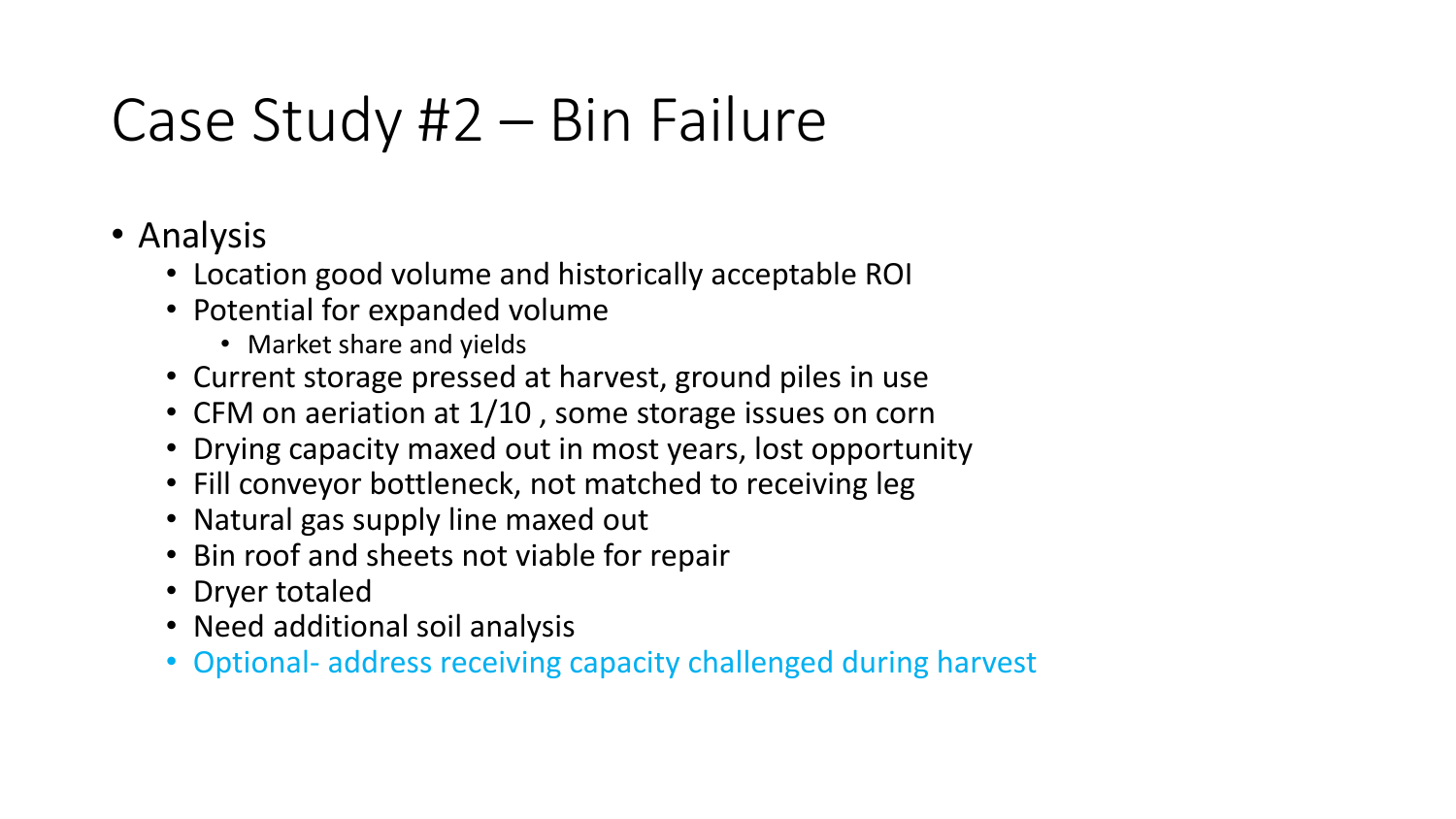### Case Study #2 – Bin Failure

#### • Outcome

- Replacement/repair
	- Repairs made to bin foundation, included mud jacking
	- Replaced 105' bin, added additional wind rings
	- Repaired bin floor cracks, replaced anchor bolts
	- Repaired tunnel wall cracks
- Upgrades
	- Upgraded fill conveyor to match receiving leg, including upgrade to truss
	- Upgraded aeration to 1/7 CFM
	- Modify in floor ducts for aeration upgrade
	- Upgraded electrical with addition of VFDs
	- Upgraded drying capacity, including gas supply line
	- Optional added second truck dump
- Procedures and People
	- Created new written bin unloading procedures
	- Improved training for seasonal employees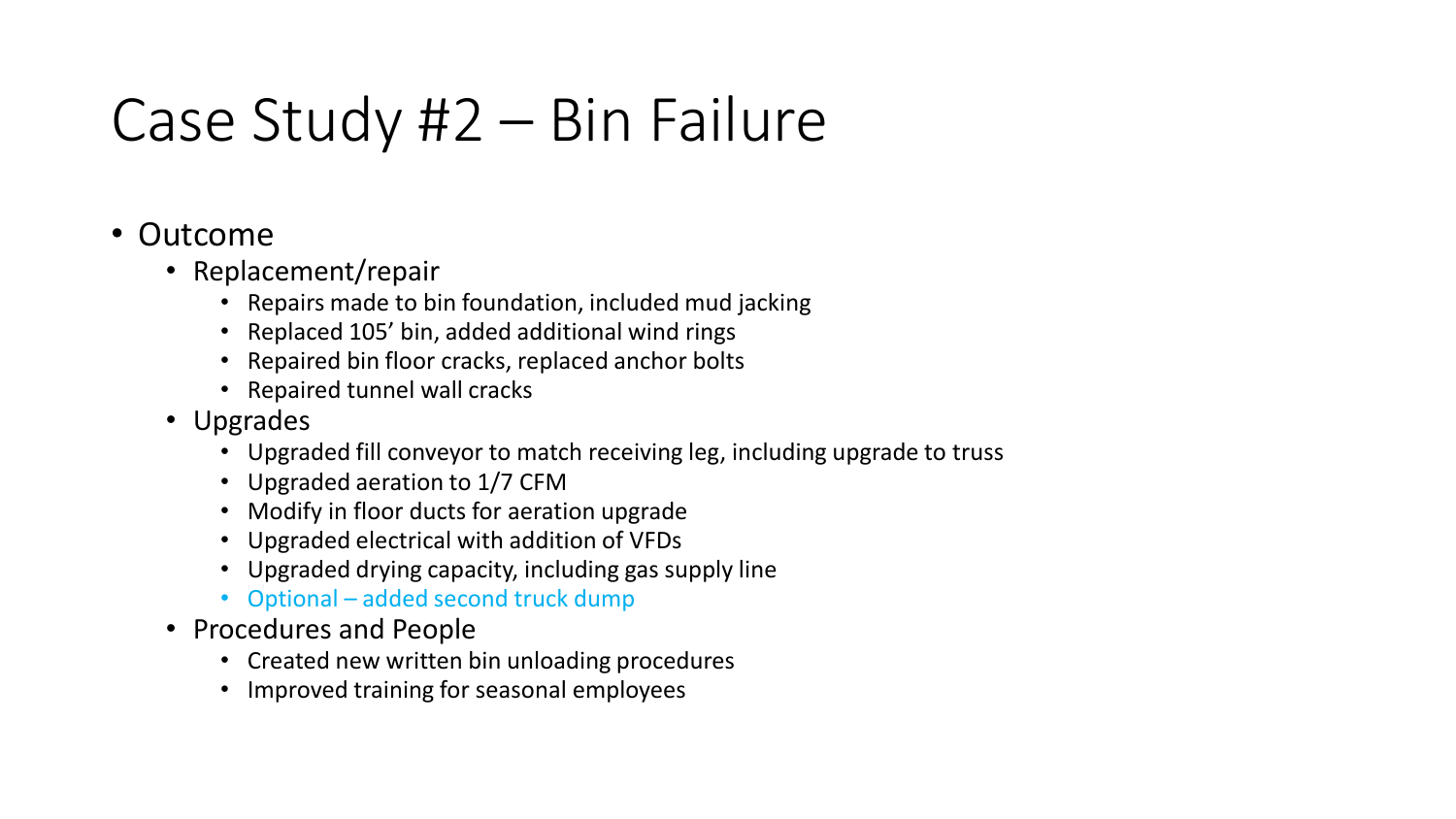### Case Study #3 – Entrapment

- Employee made bottom entry into 90' diameter bin to clear sweep auger sump, LOTO not followed, grain being pulled while employee in bin, material hung on walls over employee's head.
	- Grain in bin had pockets of out condition grain, grain hanging on side walls
	- Clumping causing blockage of sump holes
	- Facility busy and employees limited
	- No bin entry permit used, employee not trained in bin entry or LOTO, no observer present
	- Zero-entry sweep in use
	- All sumps open
	- Employee entrapped with physical and emotional injuries, loss time incident
	- OSHA investigation and citation
	- Civil suit
	- Down time on receiving
	- Additional expenses
	- Loss of revenue
	- Loss of two other employees (quit)
	- Damage to company reputation
- Root cause
	- Inadequate procedures
	- Inadequate drying capacity
	- Lack of training
	- Inadequate supervision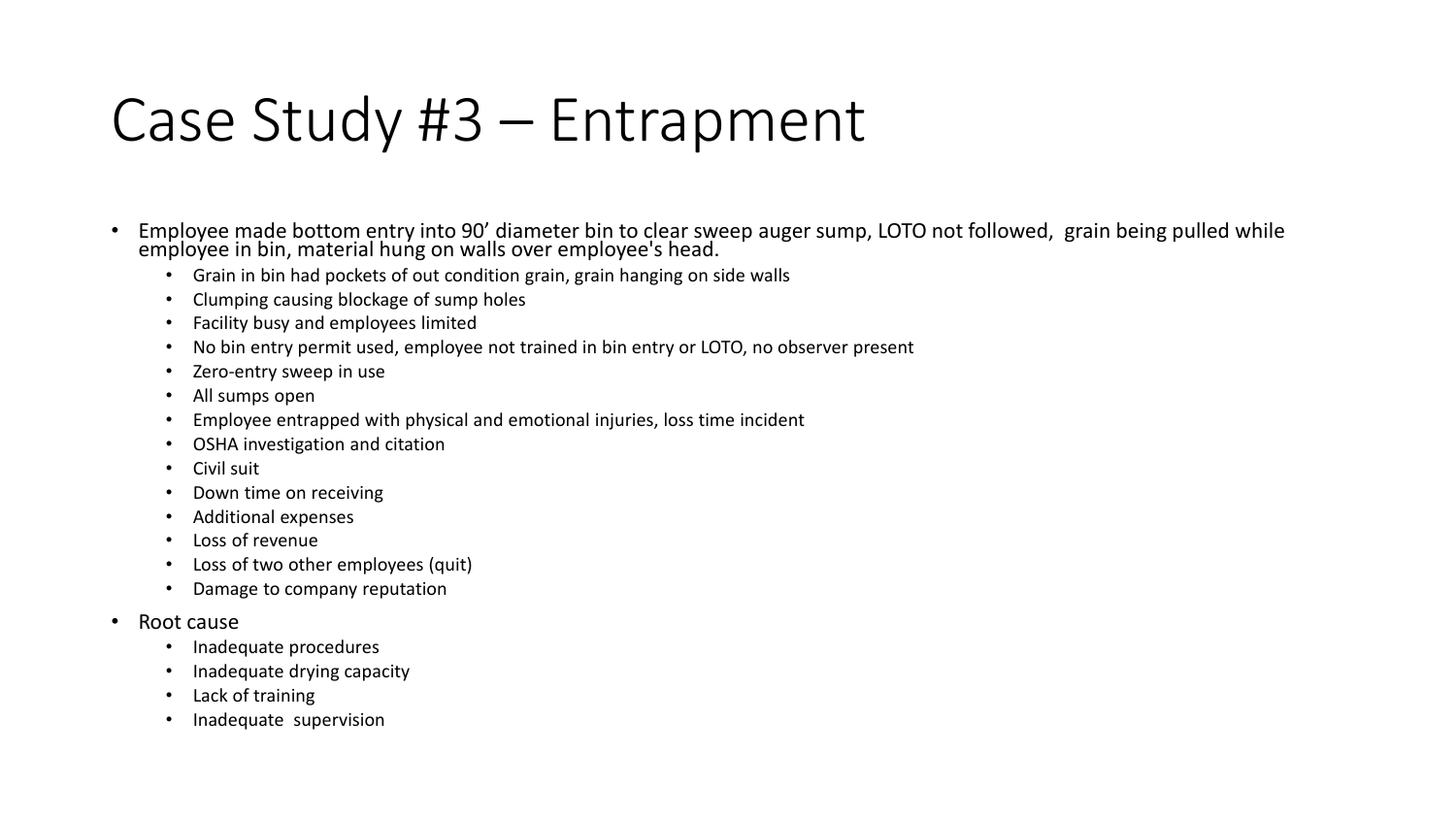## Case Study #3 –Entrapment

- Analysis
	- Location good volume and historically acceptable ROI
	- Management focus not on safety
	- Improper handling and processing of inbound grain
	- Failure to follow written procedures
	- Failure to provide proper training
	- Failure to provide adequate supervision
	- Failure to staff facility to meet demands
	- Optional Evaluation found bin roof load capacity has room for additional weight
	- Optional Grain drying capacity insufficient for peaks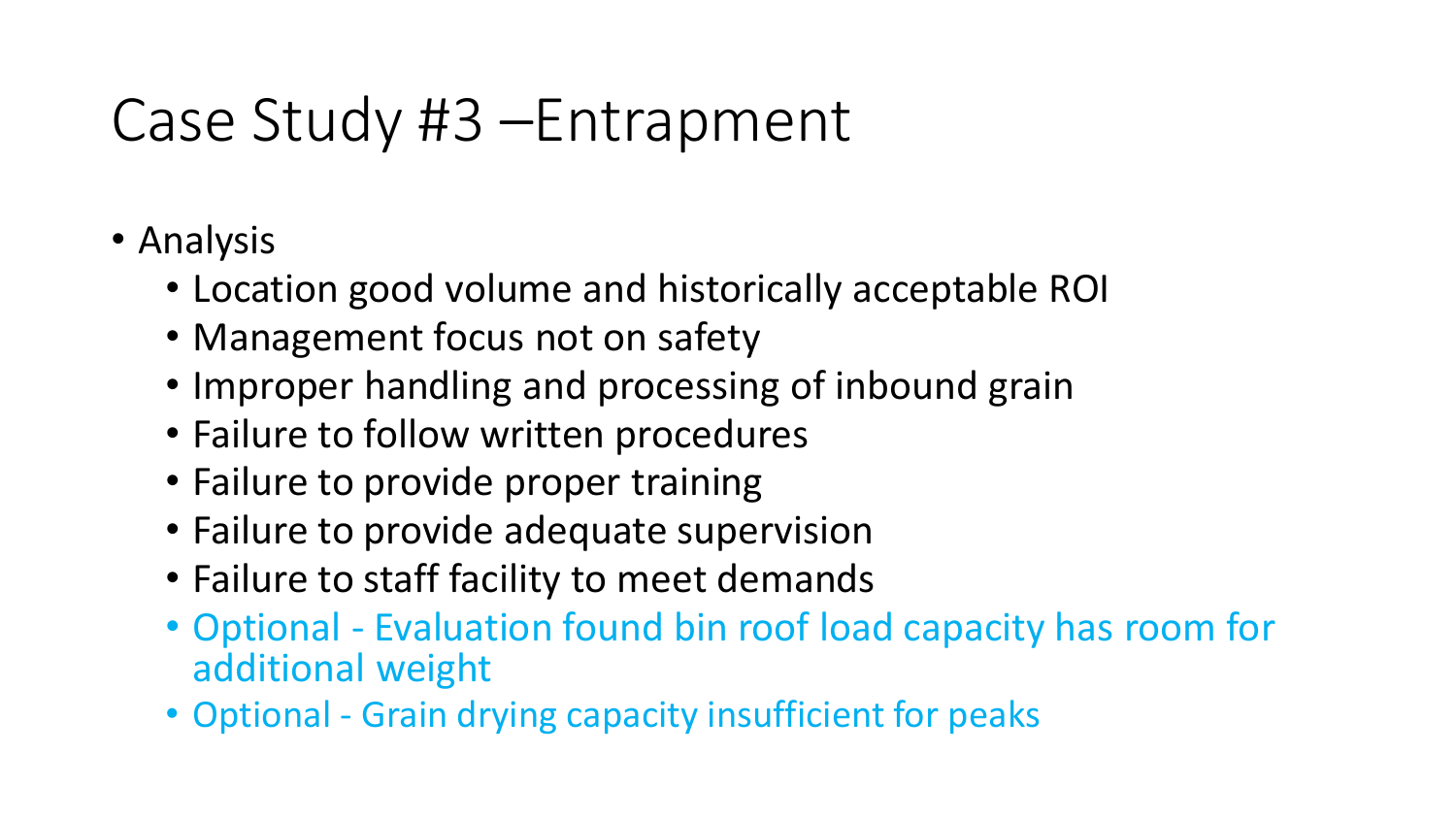## Case Study #3 –Entrapment

#### • Outcome

- Replaced facility manager
- Retrained facility supervision
- Reviewed bin entry procedures
- Reviewed and updated rescue procedures
	- Acquired grain rescue tube and associated equipment
- Established annual training session with local first responders
- Retrained employees, upgrade seasonal employee training
- Reviewed and updated grain handling procedures
	- Drying
	- Coring
	- Aeriation
- Installed new grain spreader
- Upgraded grain drying capacity
	- Include larger LP tank installation and vaporizer upgrade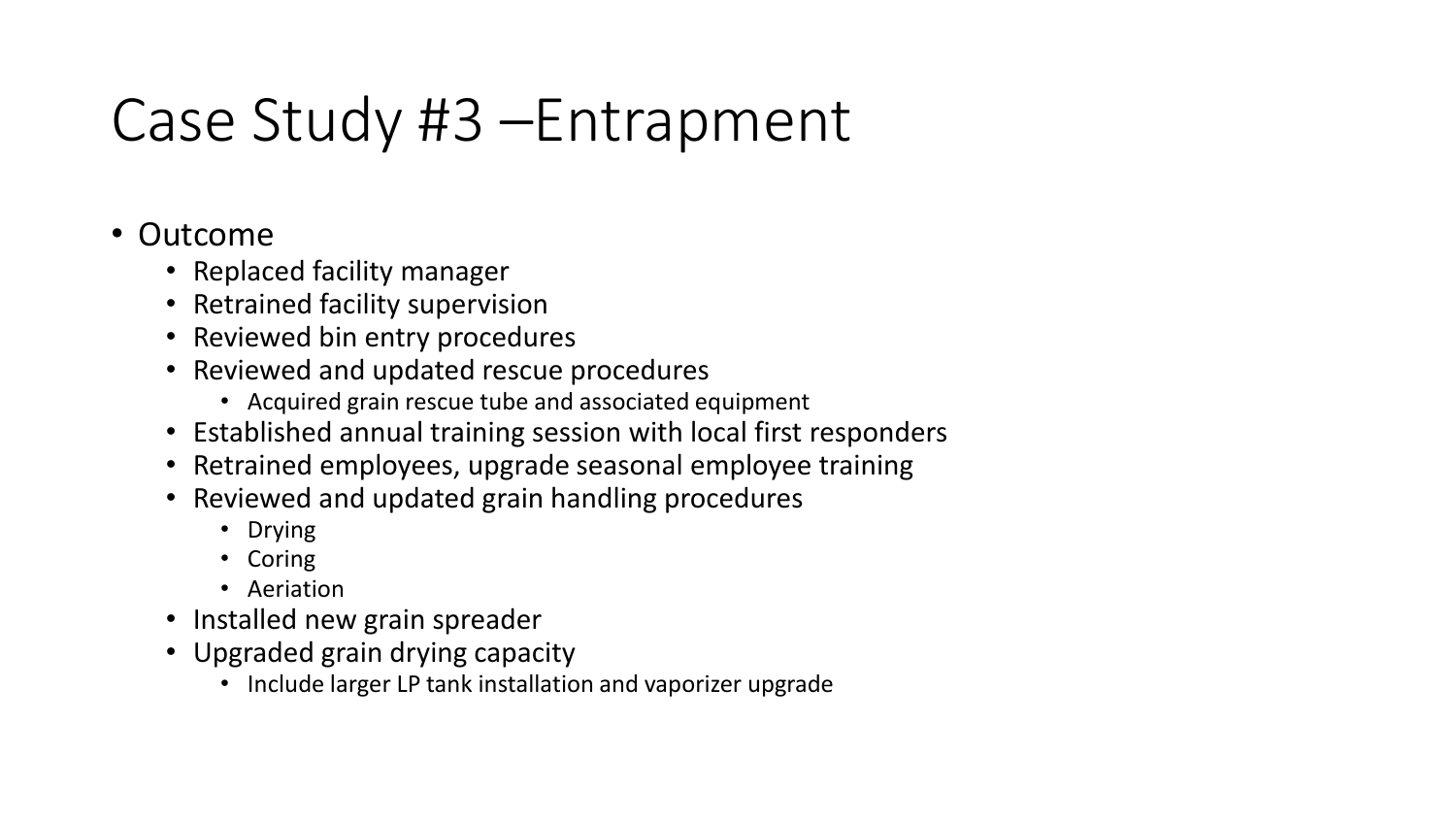## Take advantage of Opportunity

- Think of other uses of mobilized services, take advantage of down time for PM and repairs
	- Contractor
	- Crane
- Address other imminent needs
	- Regulatory, efficiency, capacity
- Address future needs
	- Regulatory, efficiency, capacity
	- Growth
	- Market conditions

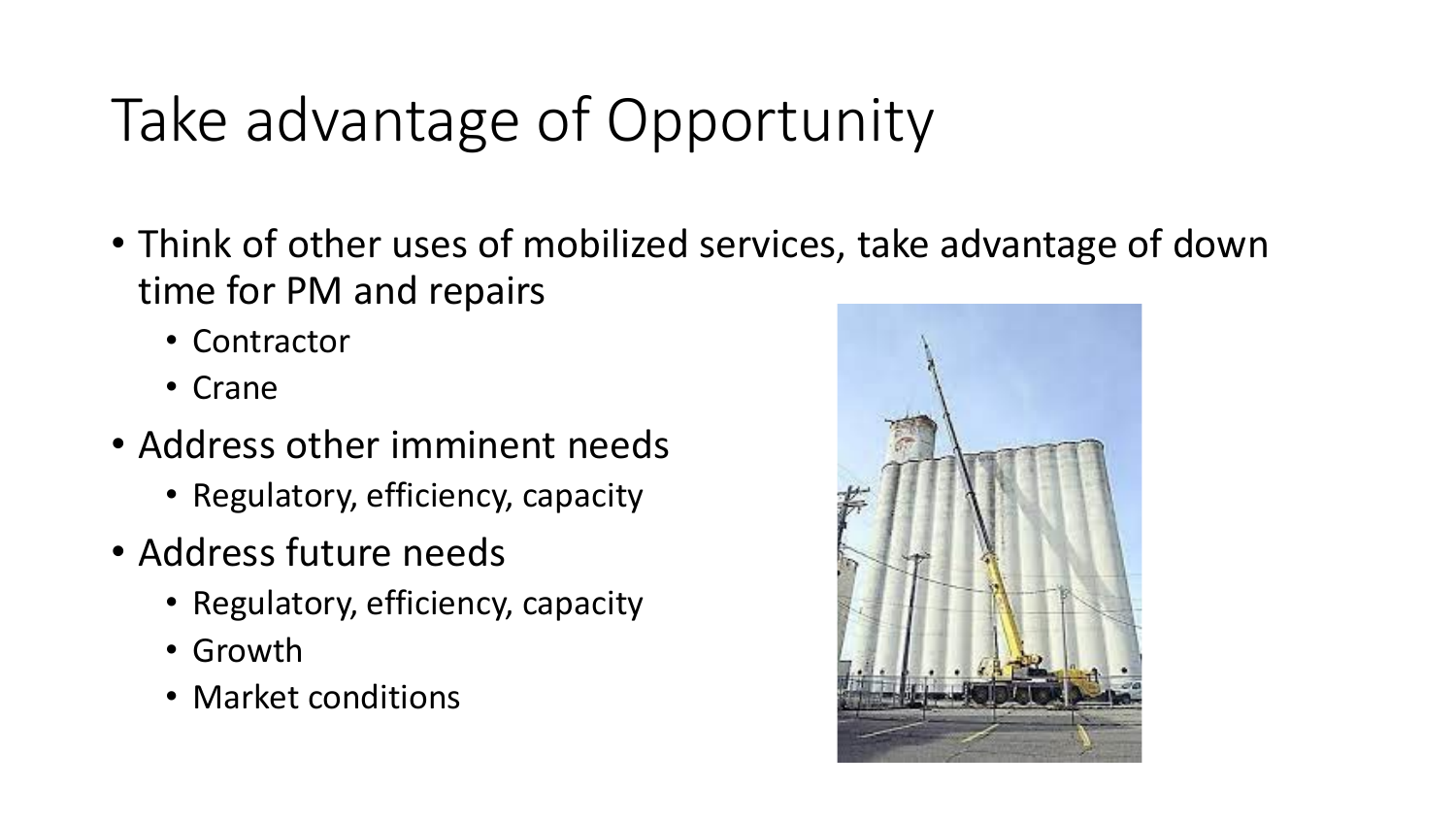# Summary • Determine root cause



- 
- Determine potential corrective actions return to status quo or upgrades
- Evaluate current and future market needs voice of the customer
- Compare status quo to future needs
- Evaluate for improvement
- Establish new goals/action plans to achieve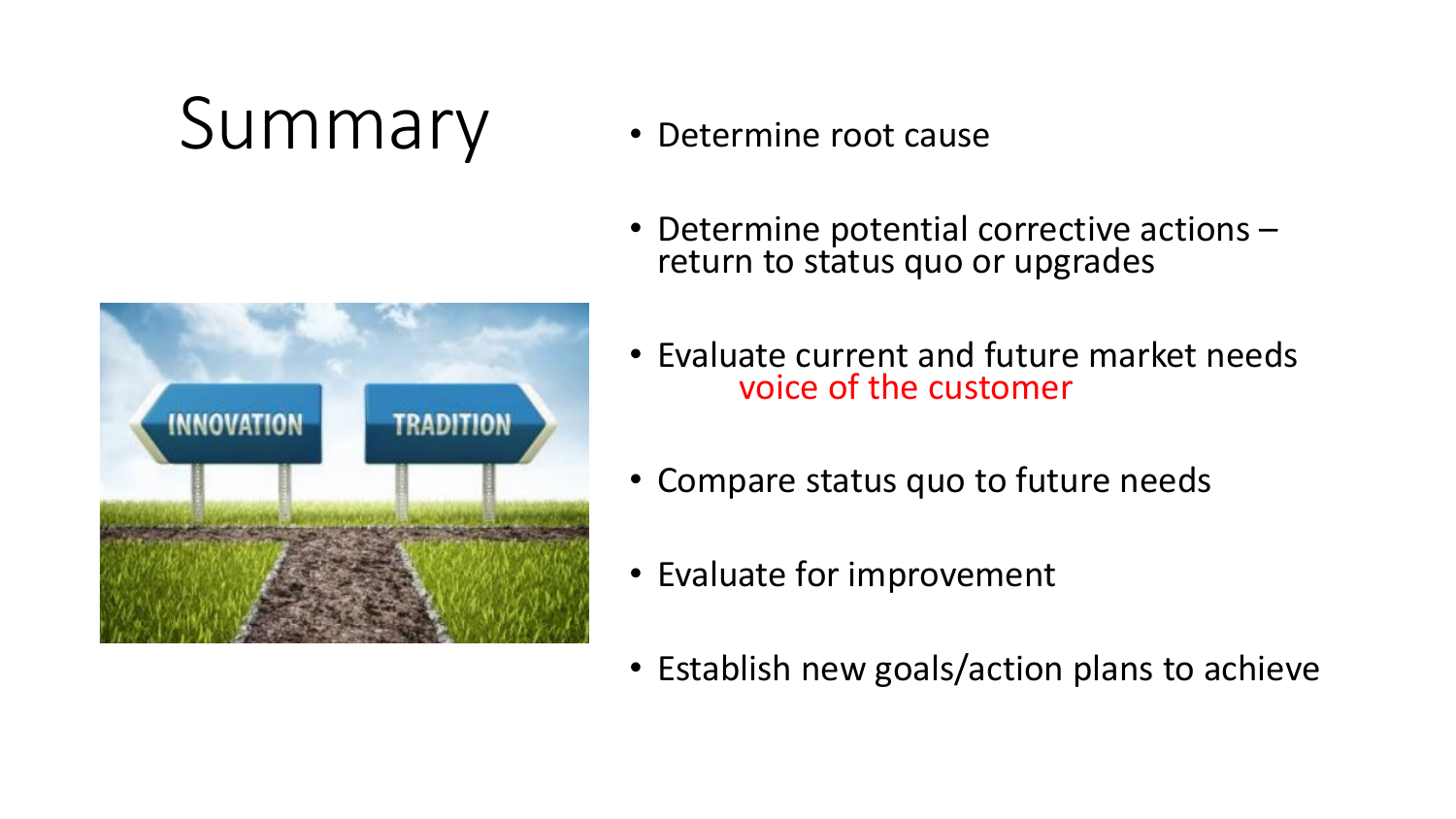



#### Questions

If a man is alone in the woods and speaks, and if there is no woman to hear him, is he still wrong?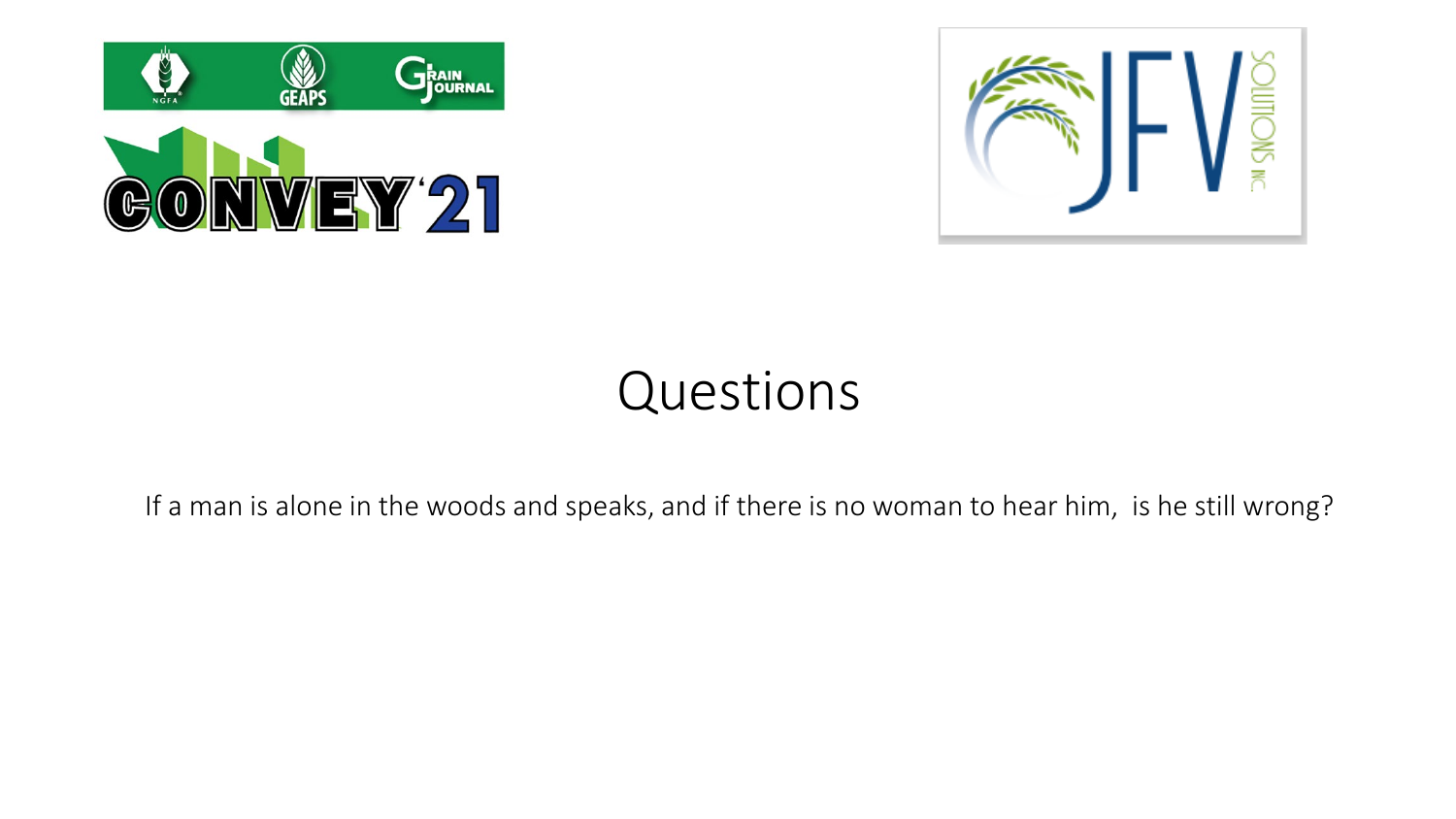#### Thank You!

JFV Solutions Inc. Jim Voigt, President **Experience. Expertise. Service. 1.217.855.4534**

[Jfvsolutions@hotmail.com](mailto:Jfvsolutions@hotmail.com)

www.jfvsolutions.com



Solving Today's and Tomorrow's Opportunities !